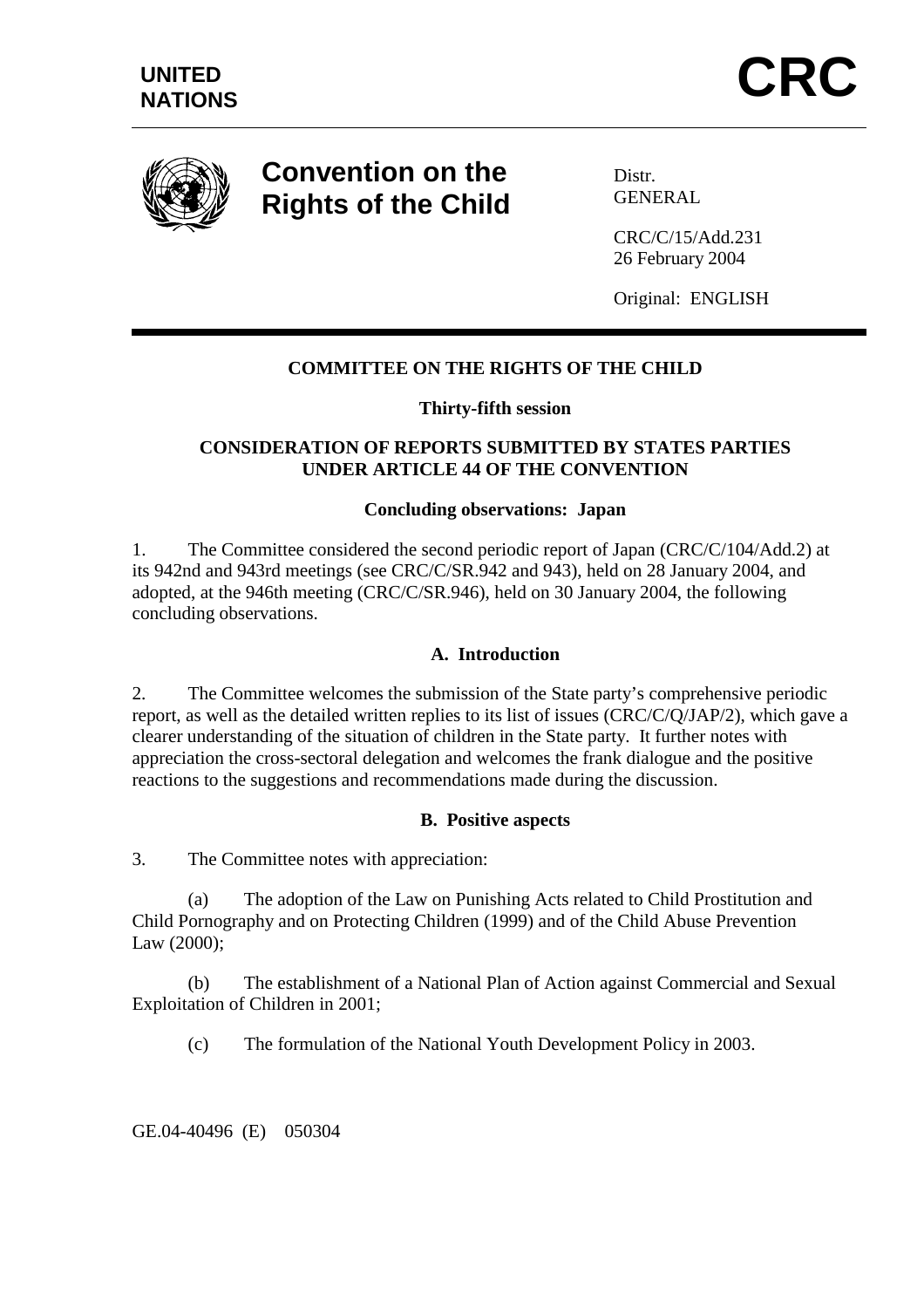4. The Committee notes with appreciation that the State party is the largest donor of official development assistance in absolute figures, and the fact that a considerable amount of that assistance is allocated to social development, including health and education.

5. The Committee welcomes the ratification by the State party of ILO Conventions No. 138 concerning the Minimum Age for Admission to Employment in 2000 and No. 182 concerning the Prohibition and Immediate Action for the Elimination of the Worst Forms of Child Labour in 2001.

# **C. Principal areas of concern and recommendations**

## **1. General measures of implementation**

## **The Committee's previous recommendations**

6. The Committee notes that some concerns and recommendations (CRC/C/15/Add.90 of 24 June 1998) made upon the consideration of the State party's initial report (CRC/C/41/Add.1) have been addressed through legislative measures and policies. However, recommendations regarding, inter alia, non-discrimination (para. 35), the excessively competitive nature of the school system (para. 43) and violence in schools, including bullying (para. 45), have not been given sufficient follow-up. The Committee notes that those concerns and recommendations are reiterated in the present document.

7. **The Committee urges the State party to make every effort to address those recommendations contained in the concluding observations on the initial report that have not yet been implemented and to address the list of concerns contained in the present concluding observations on the second periodic report.** 

# **Declarations and reservations**

8. The Committee is concerned about the State party's declarations on articles 9 and 10 and its reservation to article 37 (c).

# 9. **In accordance with the Vienna Declaration and Plan of Action adopted by the World Conference on Human Rights in 1993 (A/CONF.157/23), the Committee reiterates its recommendation that the State party withdraw its declarations on and reservation to the Convention.**

# **Legislation**

10. The Committee is concerned that domestic legislation does not fully reflect the principles and provisions of the Convention (see, for instance, paragraphs 22, 24 and 31 of the present concluding observations), and that while the Convention can be invoked directly by the Courts, in practice this does not occur.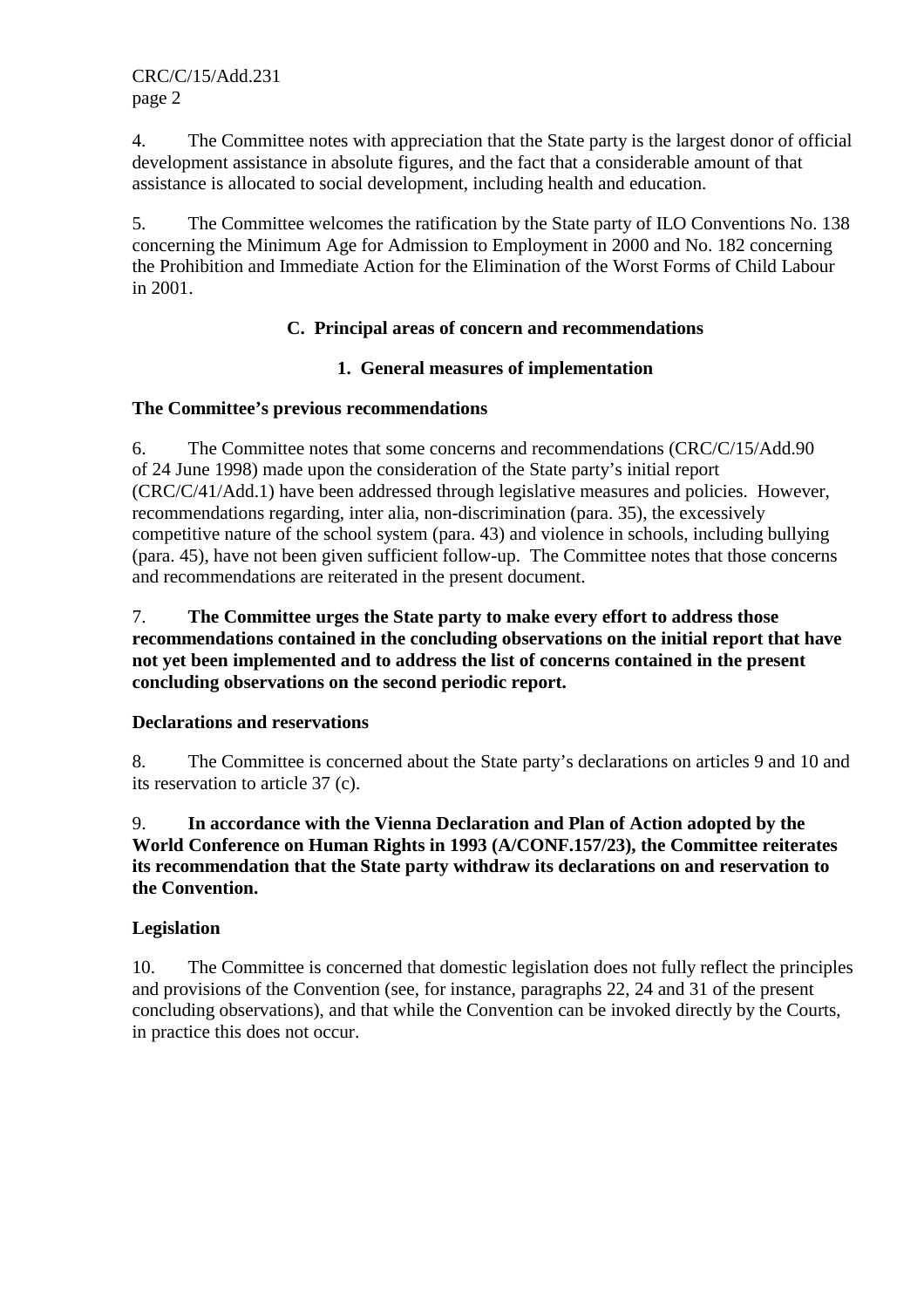CRC/C/15/Add.231 page 3

## 11. **The Committee recommends that the State party undertake a comprehensive review of its legislation and take all necessary measures to ensure its conformity with the principles and provisions of the Convention and the rights-based approach enshrined therein.**

# **Coordination and National Plans of Action**

12. The Committee notes the establishment of the Headquarters for Youth Policy within the Cabinet Office which is mandated to coordinate policies on children and youth, and, as previously noted, the elaboration of the National Youth Development Policy. However, the Committee is concerned that the National Youth Development Policy is not a comprehensive plan of action and that the participation of children and civil society in the elaboration and implementation of the Policy has been insufficient.

## 13. **The Committee recommends that the State party:**

 **(a) Strengthen, in collaboration with civil society and youth organizations, the National Youth Development Policy to ensure that it is rights-based, covers all areas of the Convention and takes into account the commitments made in the outcome document of the General Assembly special session on children entitled "A World Fit for Children";** 

 **(b) Continuously review the National Youth Development Policy, together with civil society and children, in order to ensure that it effectively addresses emerging issues and problems.** 

#### **Independent monitoring**

14. The Committee is concerned that there is no independent nationwide system to monitor the implementation of the Convention. At the same time, the Committee welcomes information that three prefectures have established local ombudsmen and that the bill on the establishment of a Human Rights Commission will be resubmitted to the Diet at its next session. In light of the information provided by the delegation that the draft bill envisages a Human Rights Commission that is responsible to the Minister of Justice, the Committee is concerned about the independence of that institution. In addition, it is concerned that the planned Human Rights Commission does not have an explicit mandate to monitor the implementation of the Convention.

15. **In light of its general comment No. 2 (2002) on the role of independent national human rights institutions in the protection and promotion of the rights of the child, the Committee recommends that the State party:** 

 **(a) Review the Human Rights Protection Bill to ensure that the planned Human Rights Commission will be an independent and effective mechanism in accordance with the Principles relating to the status of national institutions for the promotion and protection of human rights (the Paris Principles, General Assembly resolution 48/134, annex);**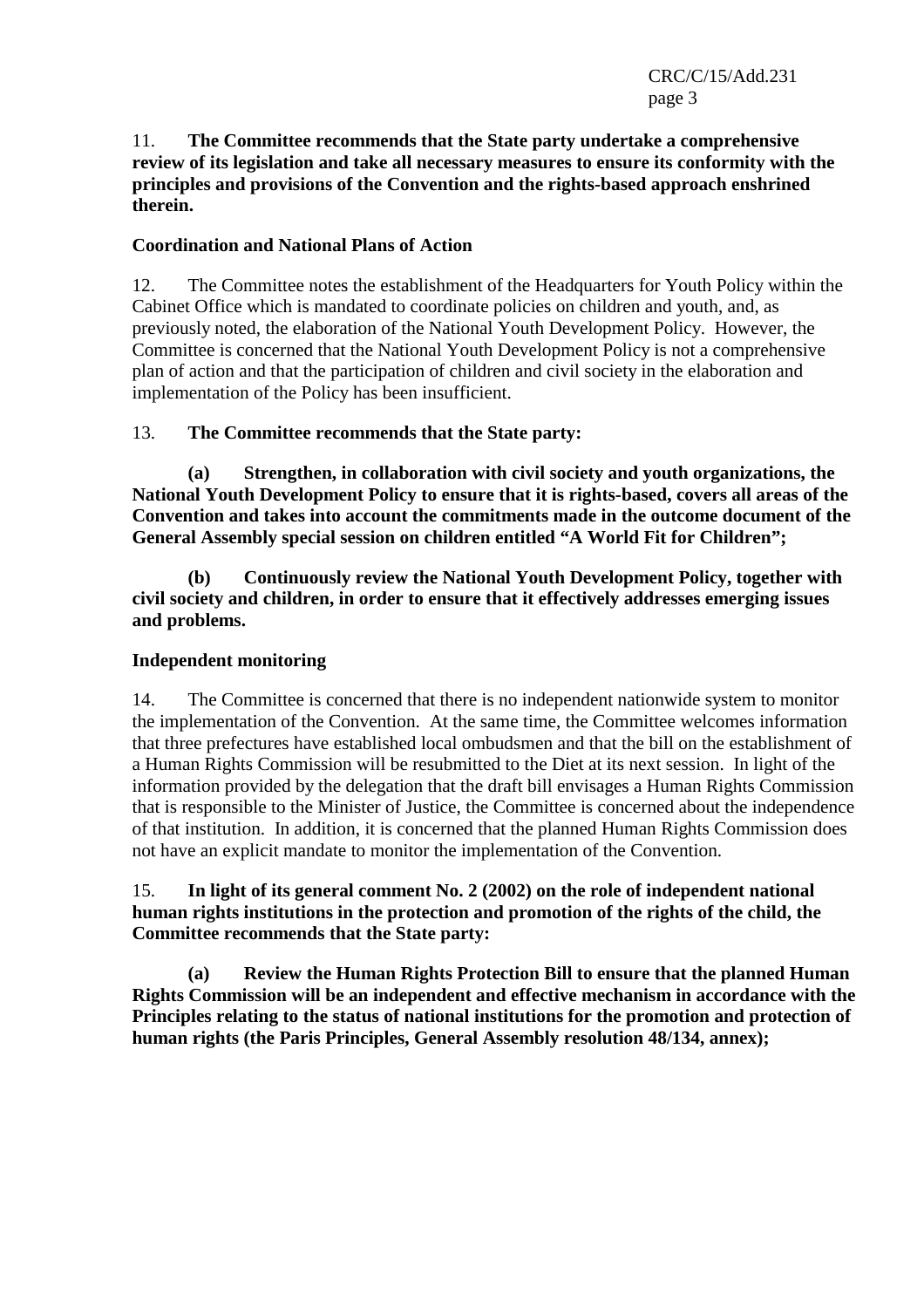**(b) Ensure that the Human Rights Commission has a clearly defined mandate to monitor the implementation of the Convention, to deal with complaints from children in a child-sensitive and expeditious manner and to provide remedies for violations of their rights under the Convention;** 

 **(c) Promote the establishment of local ombudsmen within prefectures, and establish a system for them to coordinate with the Human Rights Commission once it is established;** 

 **(d) Ensure that the Human Rights Commission and local ombudsmen are provided with adequate human and financial resources and easily accessible to children.** 

# **Data collection**

16. The Committee is concerned at the lack of comprehensive data on all areas of the Convention for all children aged 0-18 years, and regrets the lack of information on resources allocated to children aged 0-18 years.

17. The Committee recommends that the State party strengthen existing mechanisms for data collection, and, where necessary, establish additional mechanisms for data collection, in order to ensure that data is collected on all areas under the Convention and that it is disaggregated, inter alia, by age for all persons under 18 years, gender and ethnic and indigenous minorities. It also recommends that the State party gather data on budgetary allocations for children, identifying the amount and proportion of the State budget spent on children aged 0-18 years in the public, private and NGO sectors in order to evaluate the impact of the expenditures and also, in view of the costs, the accessibility, the quality and the effectiveness of the services for children in the different sectors.

# **Cooperation with civil society**

18. While noting the information provided by the delegation that there is a growing tendency to improve cooperation with civil society, the Committee is concerned about the lack of interaction between the Government and NGOs, in particular, in the area of children's rights.

# 19. **The Committee recommends that the State party systematically cooperate with civil society in implementing the Convention and the Committee's concluding observations.**

# **Dissemination and training**

20. The Committee welcomes the training activities undertaken by the State party for judges, teachers, police officers, officials at correctional institutes, probation officers and immigration officers. However, it remains concerned that children and the public at large, as well as many professionals working with and for children are not sufficiently aware of the Convention and the rights-based approach enshrined therein.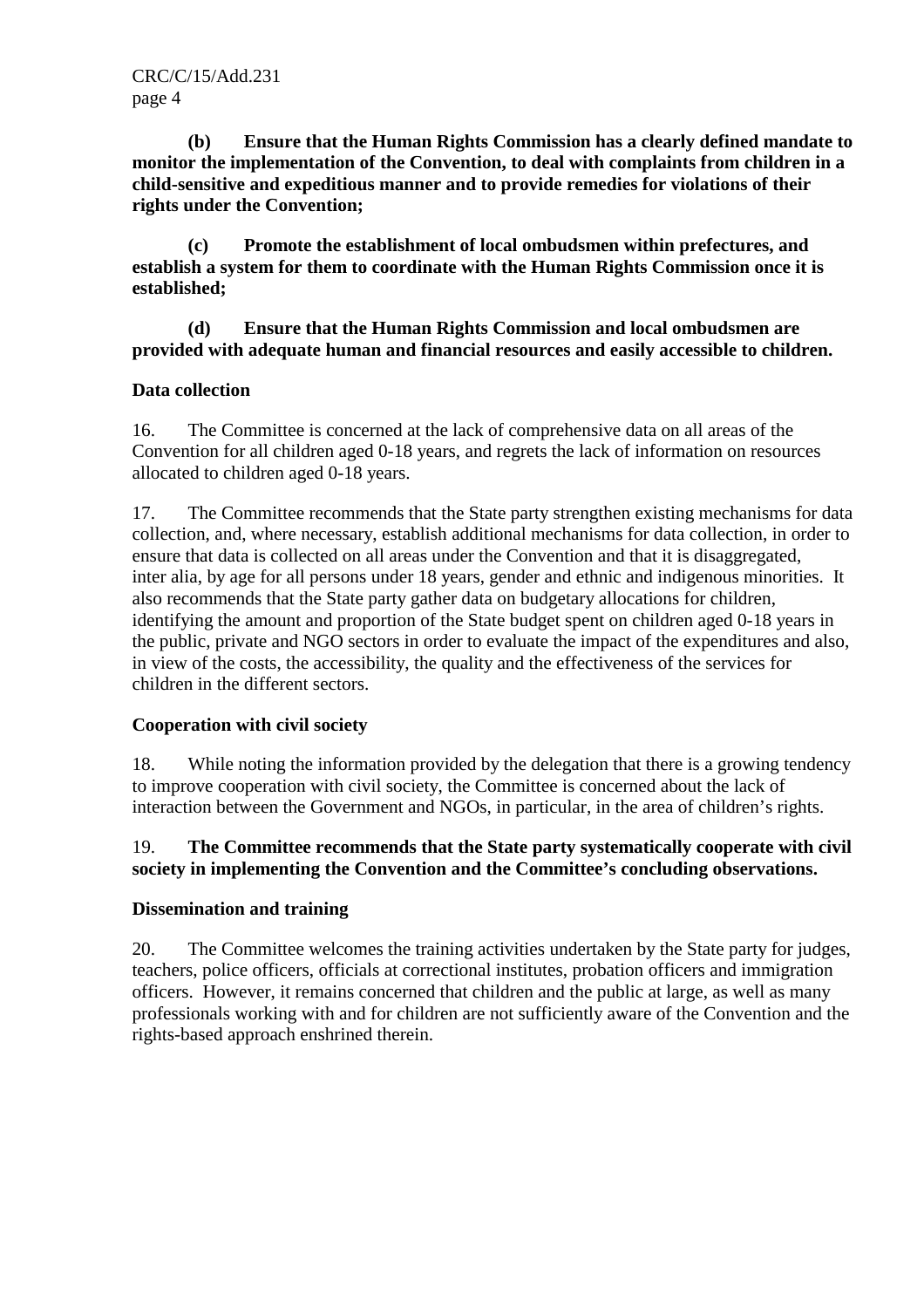21. **The Committee recommends that the State party:** 

 **(a) Strengthen public awareness campaigns for the general public and children on the Convention and, in particular, the fact that children are the subject of rights;** 

 **(b) Continue to carry out systematic education and training on the principles and provisions of the Convention for all persons working with and for children, in particular, teachers, judges, lawyers, parliamentarians, law enforcement officials, civil servants, municipal workers, personnel working in institutions and places of detention for children, health personnel, including psychologists, and social workers;** 

 **(c) Evaluate the impact of awareness-raising campaigns, training and education programmes on attitudinal change, behaviour and the treatment of children;** 

 **(d) Include human rights education, and specifically child rights education, in the school curriculum.** 

## **2. Definition of the child**

22. The Committee is concerned that the minimum age of marriage is still different for boys (18) than girls (16) and that the minimum age of sexual consent (13 years) is low.

## 23. **The Committee recommends that the State party:**

- **(a) Raise the minimum age of marriage for girls to that of boys;**
- **(b) Raise the minimum age of sexual consent.**

# **3. General principles**

#### **Non-discrimination**

24. The Committee is concerned that legislation discriminates against children born out of wedlock and that societal discrimination persists against girls, children with disabilities, Amerasian, Korean, Buraku and Ainu children and other minority groups, and children of migrant workers.

25. **The Committee recommends that the State party amend its legislation in order to eliminate any discrimination against children born out of wedlock, in particular, with regard to inheritance and citizenship rights and birth registration, as well as discriminatory terminology such as "illegitimate" from legislation and regulations. The Committee recommends that the State party undertake all necessary proactive measures to combat societal discrimination and ensure access to basic services, in particular, for girls, children with disabilities, Amerasians, Koreans, Buraka, Ainu and other minorities, children of migrant workers and refugee and asylum-seeking children, through, inter alia, public education and awareness campaigns.**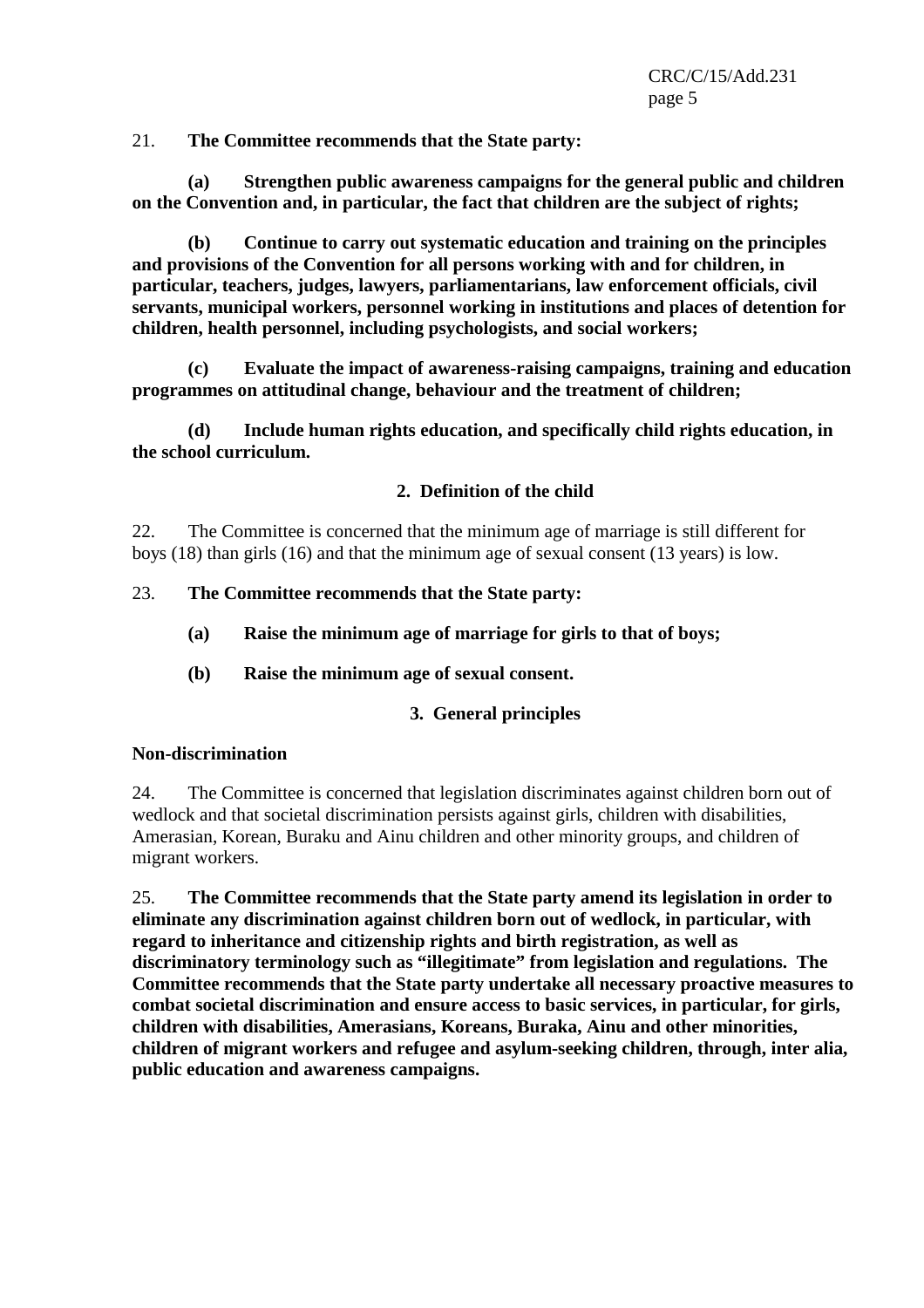26. **The Committee requests that specific information be included, in the next periodic report, on the measures and programmes relevant to the Convention undertaken by the State party to follow-up on the Declaration and Programme of Action adopted at the 2001 World Conference against Racism, Racial Discrimination, Xenophobia and Related Intolerance, taking into account general comment No. 1 on article 29 (1) of the Convention (aims of education).** 

# **Respect for the views of the child**

27. While noting the State party's efforts to improve respect for the views of the child, the Committee remains concerned that traditional attitudes towards children in society limit respect for their views within the family, schools, other institutions and society at large.

# 28. **The Committee recommends that the State party, in accordance with article 12 of the Convention:**

 **(a) Promote respect for the views of children and facilitate their participation in all matters affecting them, in the family, courts, administrative bodies, institutions and schools, as well as in policy development, and ensure that children are aware of this right;** 

 **(b) Provide educational information to, inter alia, parents, educators, government administrative officials, the judiciary and society at large on children's right to have their views taken into account and to participate in matters affecting them;** 

 **(c) Undertake a regular review of the extent to which children's views are taken into consideration and of the impact this has on policies, programmes and children themselves;** 

 **(d) Ensure that children participate systematically in meetings of boards, committees and other groups determining policies in schools and other institutions providing education, leisure and other activities for children.** 

# **4. Civil rights and freedoms**

# **Freedom of expression and association**

29. The Committee is concerned about restrictions on political activities undertaken by schoolchildren both on and off school campuses. It is also concerned that children below the age of 18 require parental consent to join an association.

30. **The Committee recommends that the State party review legislation and regulations governing activities undertaken by schoolchildren on and off campus and the requirement for parental consent to join an organization, in order to ensure the full implementation of articles 13, 14 and 15 of the Convention.**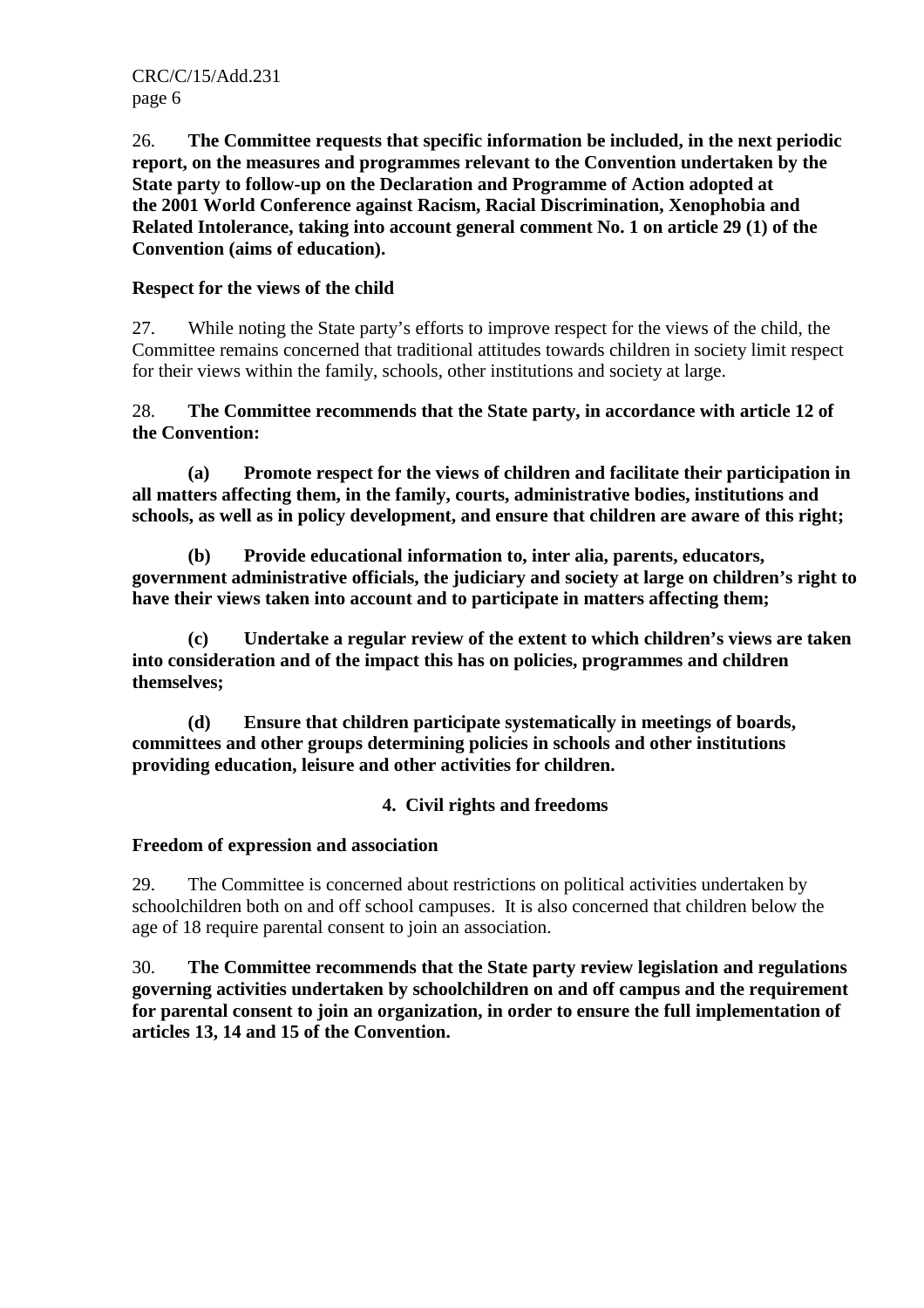# **Name and nationality**

31. The Committee is concerned that a child of a Japanese father and foreign mother cannot obtain Japanese citizenship unless the father has recognized that child before its birth, which has, in some cases, resulted in some children being stateless. It is additionally concerned that undocumented migrants are unable to register the birth of their children, and that this has also resulted in cases of statelessness.

# 32. **The Committee recommends that the State party amend its Nationality Law and all other relevant legislation and regulations to ensure conformity with article 7 of the Convention so that no child born in Japan should become stateless.**

# **Right to privacy**

33. The Committee is concerned that children's right to privacy is not fully respected, in particular, with regard to the searching of a child's belongings, and the fact that staff in institutions may interfere with a child's personal correspondence.

# 34. **The Committee recommends that the State party:**

 **(a) Ensure the full implementation of a child's right to privacy, including with respect to personal correspondence and searching of personal effects;** 

# **(b) Amend the Minimum Standards for Child Welfare Institutions so as to bring them into conformity with article 16 of the Convention.**

# **Corporal punishment**

35. The Committee notes with concern that corporal punishment, although legally prohibited in schools, is widely practised in schools, institutions and the family.

# 36. **The Committee recommends that the State party:**

# **(a) Prohibit corporal punishment in institutions and the home;**

 **(b) Carry out public education campaigns about the negative consequences of ill-treatment of children in order to change attitudes towards corporal punishment, and promote positive, non-violent forms of discipline in schools, institutions and at home as an alternative to such punishment;** 

 **(c) Strengthen complaints mechanisms for children in institutions and schools to ensure that they deal with complaints of ill-treatment effectively and in a child-sensitive manner.**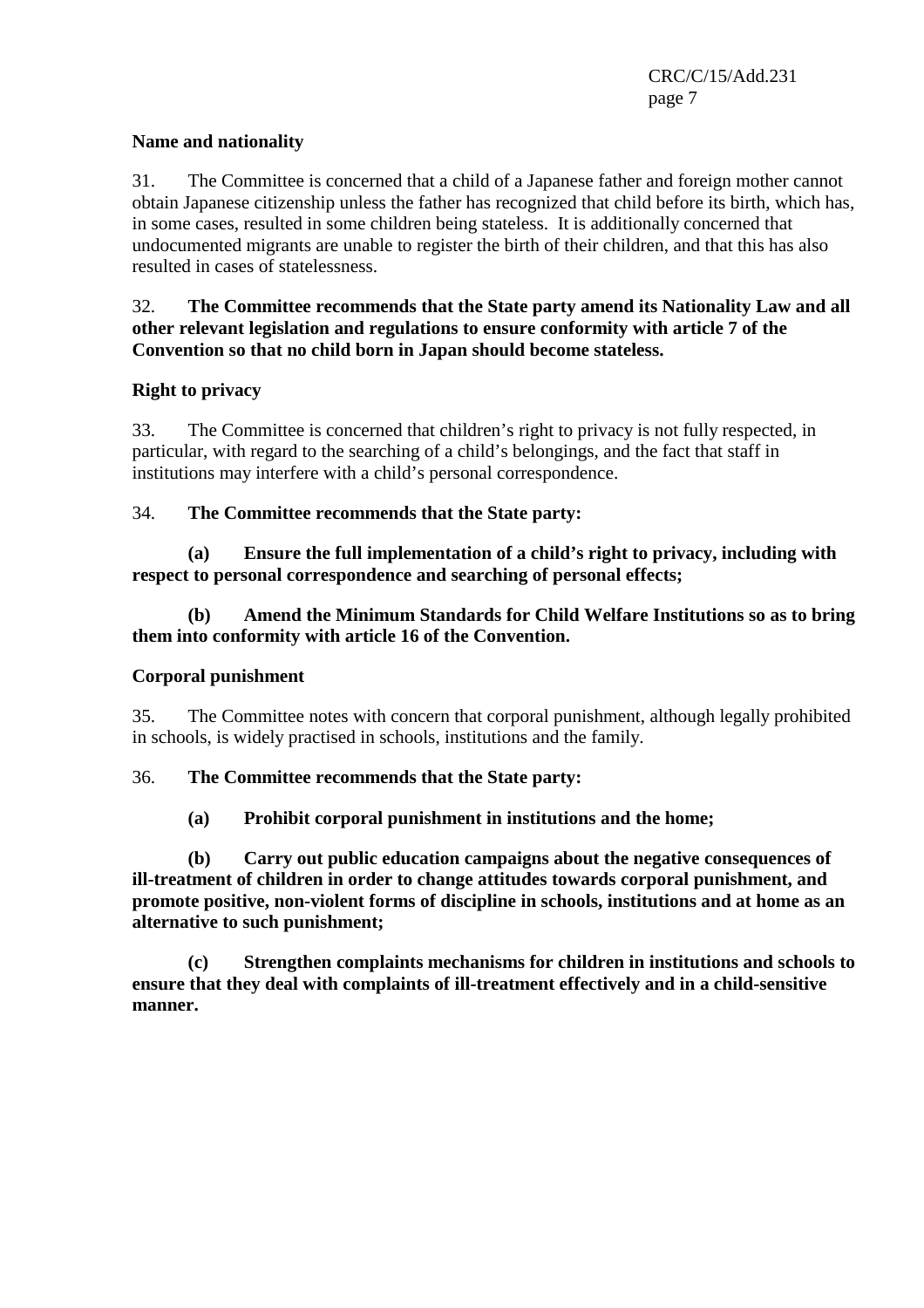# **5. Family environment and alternative care**

#### **Child abuse and neglect**

37. The Committee welcomes the measures undertaken to improve reporting and investigation of child abuse which have had significant results. However, it is concerned that:

 (a) There is no comprehensive and multidisciplinary strategy for the prevention of child abuse;

(b) The number of cases prosecuted are still quite low;

 (c) Recovery and counselling services for victims are insufficient to meet the increased demand for such services.

38. **The Committee recommends that the State party:** 

 **(a) Develop, in collaboration, among others, with civil society, social workers, parents and children, a multidisciplinary national strategy for the prevention of child abuse;** 

 **(b) Review legislation with a view to improving protective measures for the victims of child abuse in the family;** 

 **(c) Increase the number of trained professionals providing psychological counselling and other recovery services in a multidisciplinary fashion to victims at Child Guidance Centres;** 

 **(d) Increase the training provided to law enforcement officials, social workers, staff of Child Guidance Centres and prosecutors on how to receive, monitor, investigate and prosecute complaints, in a child-sensitive manner.** 

# **Adoption**

39. The Committee is concerned that there is limited monitoring or control of domestic and intercountry adoptions, and that there is very limited data available on domestic and intercountry adoptions.

40. **The Committee recommends that the State party:** 

 **(a) Strengthen its system for monitoring domestic and intercountry adoptions;** 

 **(b) Ratify and implement the Hague Convention on Protection of Children and Cooperation in Respect of Intercountry Adoption of 1993.**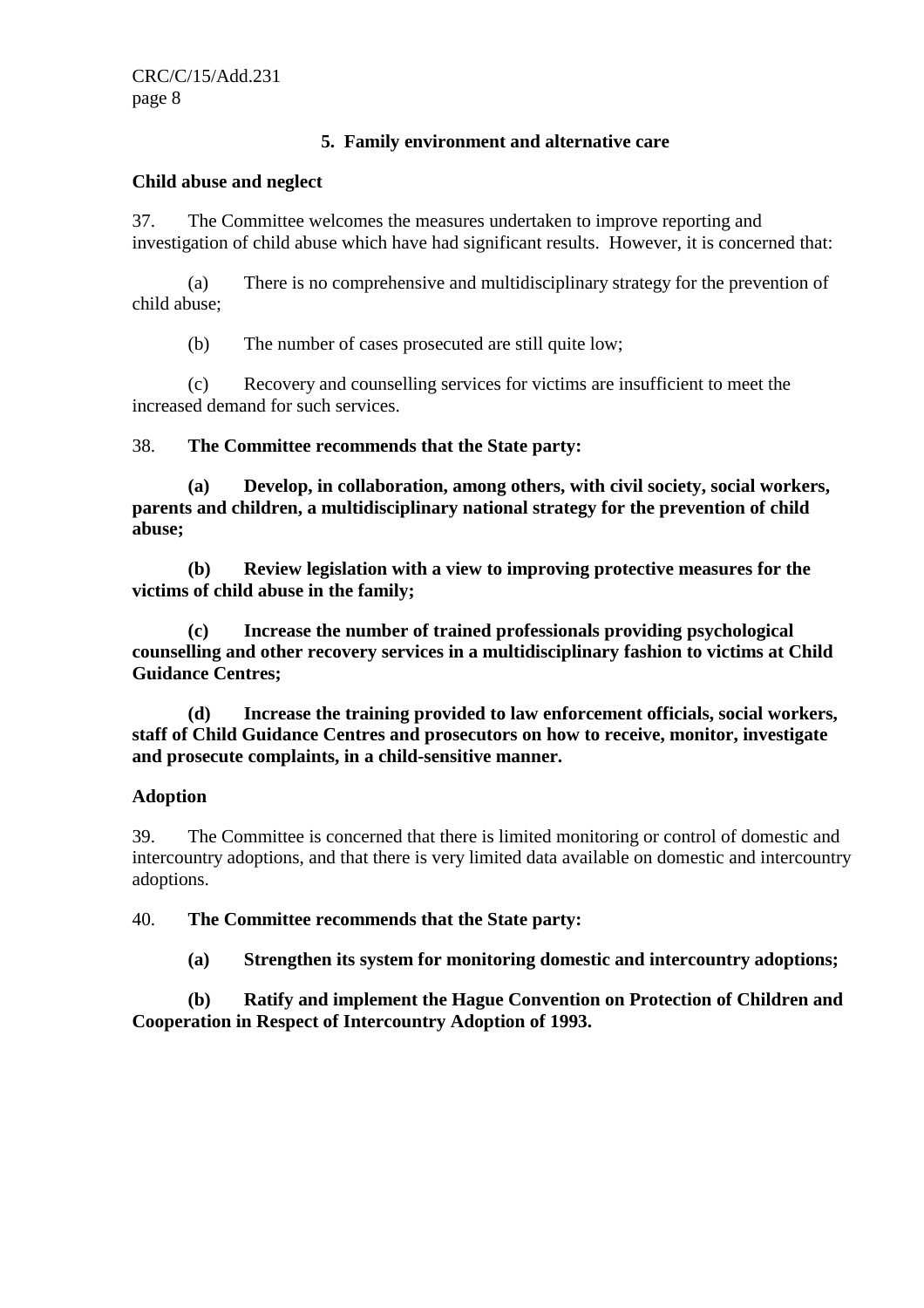# **Child abduction**

41. The Committee is concerned that there are insufficient safeguards to protect children from abduction.

# 42. **The Committee recommends that the State party ratify and implement the Hague Convention on the Civil Aspects of International Child Abduction of 1980.**

# **6. Basic health and welfare**

# **Children with disabilities**

43. The Committee is concerned that children with disabilities, including mental disabilities, remain disadvantaged in the enjoyment of their rights guaranteed by the Convention, and are not fully integrated into the education system as well as other recreational or cultural activities.

44. **Taking into account the Committee's 1997 day of general discussion on "The rights of children with disabilities" (CRC/C/66, annex V) and the Standard Rules on the Equalization of Opportunities for Persons with Disabilities (General Assembly resolution 48/96 of 20 December 1993), the Committee recommends that the State party:**

 **(a) In collaboration with children with disabilities and relevant non-governmental organizations, review all policies affecting children with disabilities to ensure that they meet the needs of children with disabilities and are in accordance with the Convention and the Standard Rules on the Equalization of Opportunities for Persons with Disabilities;** 

 **(b) Promote greater integration of children with disabilities in education and recreational and cultural activities;** 

 **(c) Increase the human and financial resources allocated to special education and services for children with disabilities.** 

# **Adolescent health**

45. The Committee is concerned about the prevalence of mental and emotional disorders among adolescents, including stress and depression, and the lack of a comprehensive strategy on adolescent mental health. The Committee is also concerned that sexually transmitted diseases among youth are on the rise and shares the State party's concern about drug abuse by adolescents in the State party. The Committee is also concerned that children under the age of 18 require parental consent for medical treatment and counselling.

# 46. **The Committee recommends that the State party:**

 **(a) Undertake a study of adolescent health with a view to developing a comprehensive adolescent health policy, which includes preventive measures, where appropriate, that addresses mental health, reproductive and sexual health, drug abuse and other related issues;**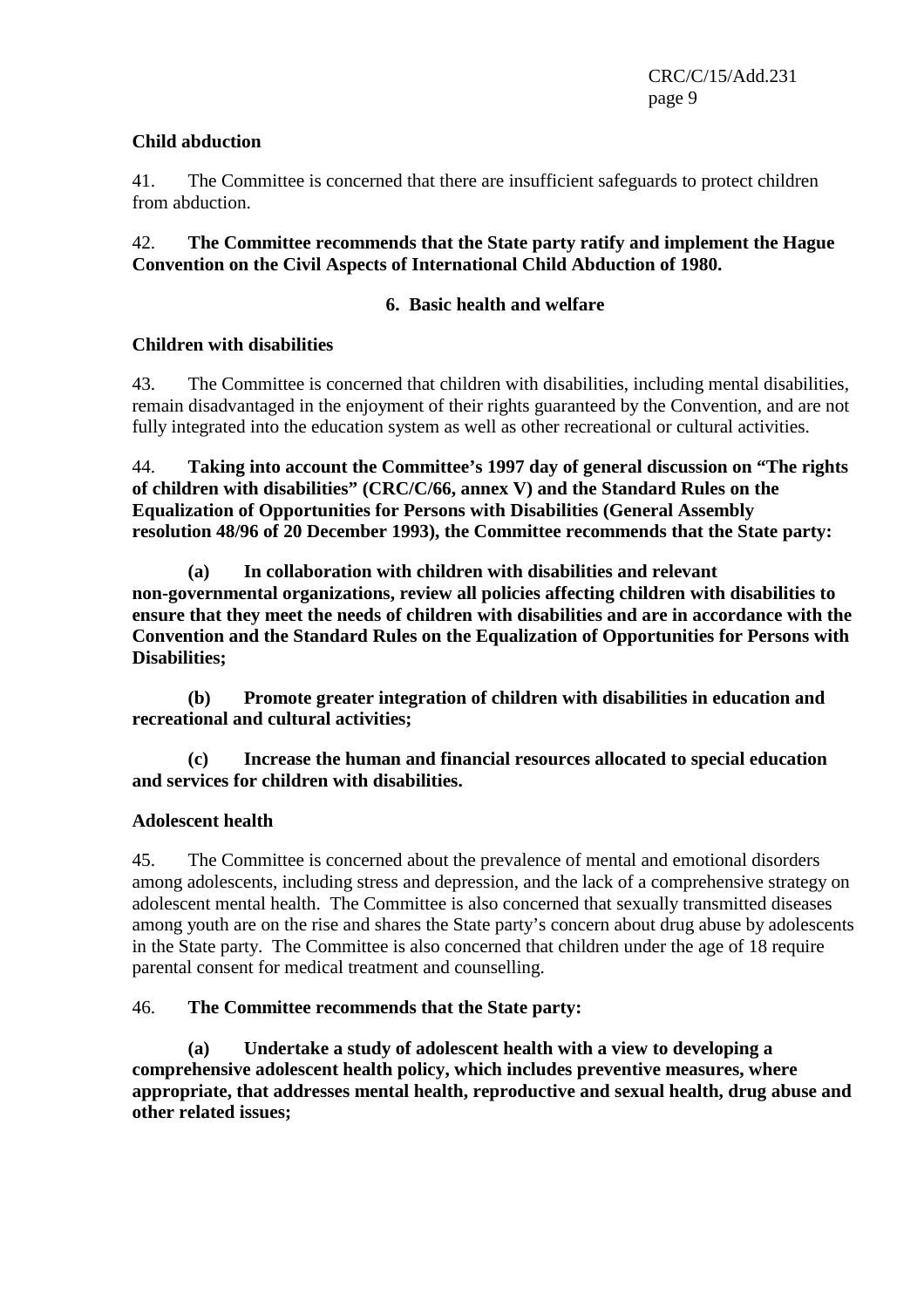**(b) Amend legislation so as to allow children under 18 to access medical counselling and information without parental consent;** 

 **(c) Develop and implement programmes for the prevention of mental and emotional disorders among adolescents and train teachers, social workers and others working with children on how to address adolescent mental health issues in a child-sensitive manner.** 

#### **Youth suicide**

47. The Committee is highly concerned about:

(a) The increasingly high rate of youth suicide;

 (b) The lack of qualitative and quantitative data on suicide and attempted suicide and its causes;

 (c) The fact that the police have been designated as one of the primary organizations to deal with the issue of youth suicide.

48. **The Committee recommends that the State party undertake an in-depth study of youth suicide and its causes and use this information to develop and implement a national plan of action on youth suicide, in cooperation with Child Guidance Centres, social workers, teachers, health workers and other relevant professionals.** 

# **7. Education, leisure and cultural activities**

49. The Committee notes the State party's efforts to reform the education system and bring it into greater conformity with the Convention; however, it is concerned that:

 (a) The excessively competitive nature of the education system has a negative effect on the children's physical and mental health and hampers the development of the child to his or her fullest potential;

 (b) Excessive competition for entry into higher education means that public school education must be supplemented by private tutoring, which is not affordable for children from poorer families;

 (c) Communication and cooperation between parents and teachers with regard to children's problems and conflicts at schools is very limited;

 (d) Although eligibility criteria have been broadened for graduates from foreign schools in Japan applying to university, some continue to be denied access to higher education;

 (e) Night schools in the Tokyo metropolitan area, which offer flexible education opportunities, in particular for dropouts, are being closed down;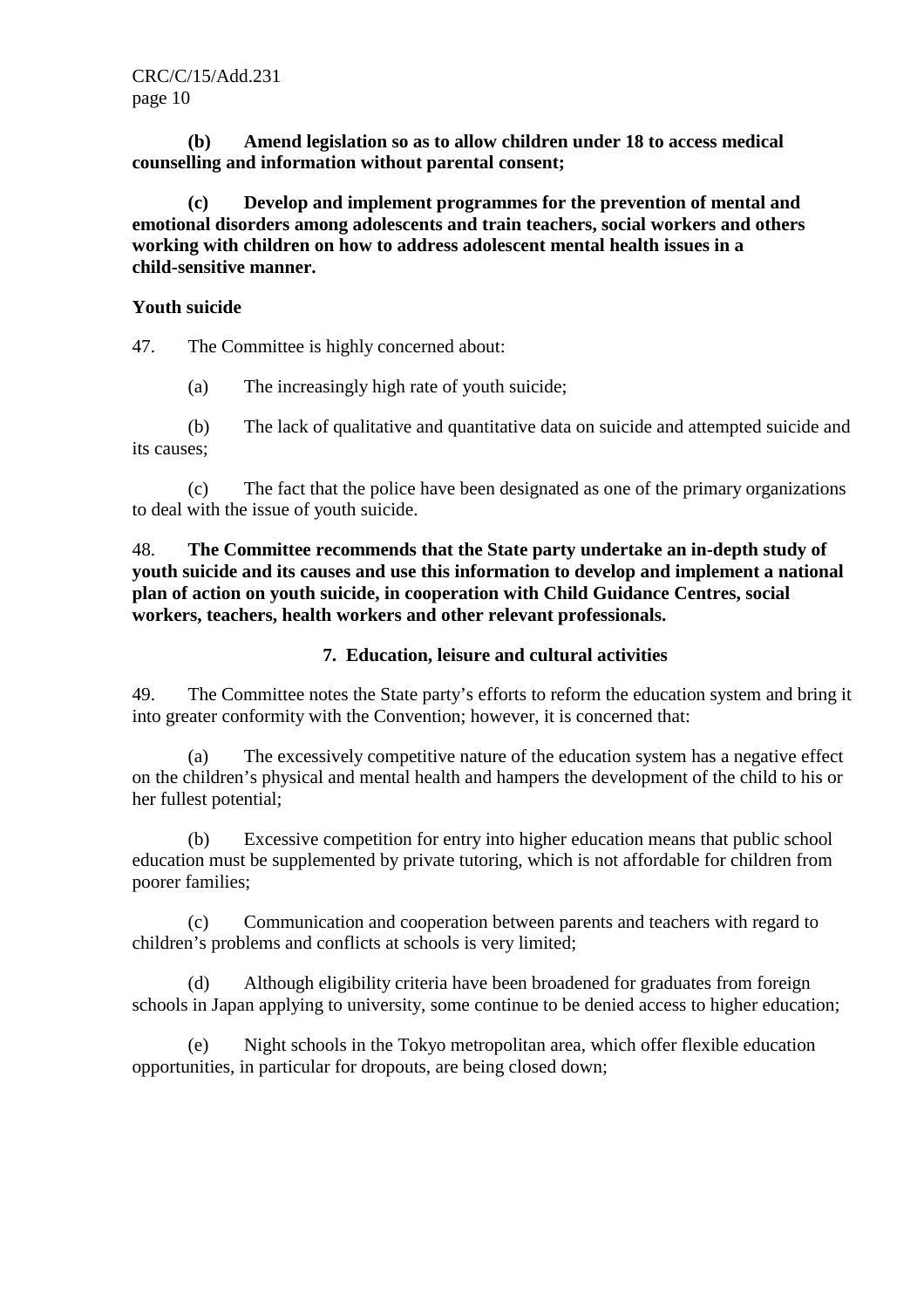CRC/C/15/Add.231 page 11

 (f) Children of minorities have very limited opportunities for education in their own language;

(g) Despite review procedures, some history textbooks are incomplete or one-sided.

# 50. **The Committee recommends that the State party:**

 **(a) Taking into account the views of students, parents and relevant non-governmental organizations, review the curriculum with a view to reducing the competitiveness of the school system while maintaining a high level of quality of education so as to ensure that all students graduating from high school have equal access to higher education;** 

 **(b) Develop measures, in collaboration with students and parents, to effectively address problems and conflicts in schools, in particular violence, including bullying;** 

 **(c) Encourage the Tokyo authorities to reconsider the closing down of night schools, and to expand alternative forms of education;** 

 **(d) Expand opportunities for children from minority groups to enjoy their own culture, profess or practise their own religion and use their own language;** 

 **(e) Strengthen review procedures for textbooks to ensure that they present a balanced view.** 

#### **8. Special protection measures**

# **Sexual exploitation and trafficking**

51. As noted in paragraph 3 above, the Committee welcomes the adoption and implementation of the Law on Punishing Acts related to Child Prostitution and Child Pornography and on Protecting Children (1999). However, it is concerned that:

 (a) The Penal Code maintains a narrow definition of rape as an act committed by a male against a female;

 (b) All victims of sexual exploitation do not have access to appropriate recovery and assistance services;

(c) There have been reports of child victims being treated as criminals;

(d) There have been reports of the practice of "enjo kosai", or compensated dating;

 (e) The low minimum age of consent, which might contribute to the practice of "enjo kosai", hampers the prosecution of sexual abuse of children.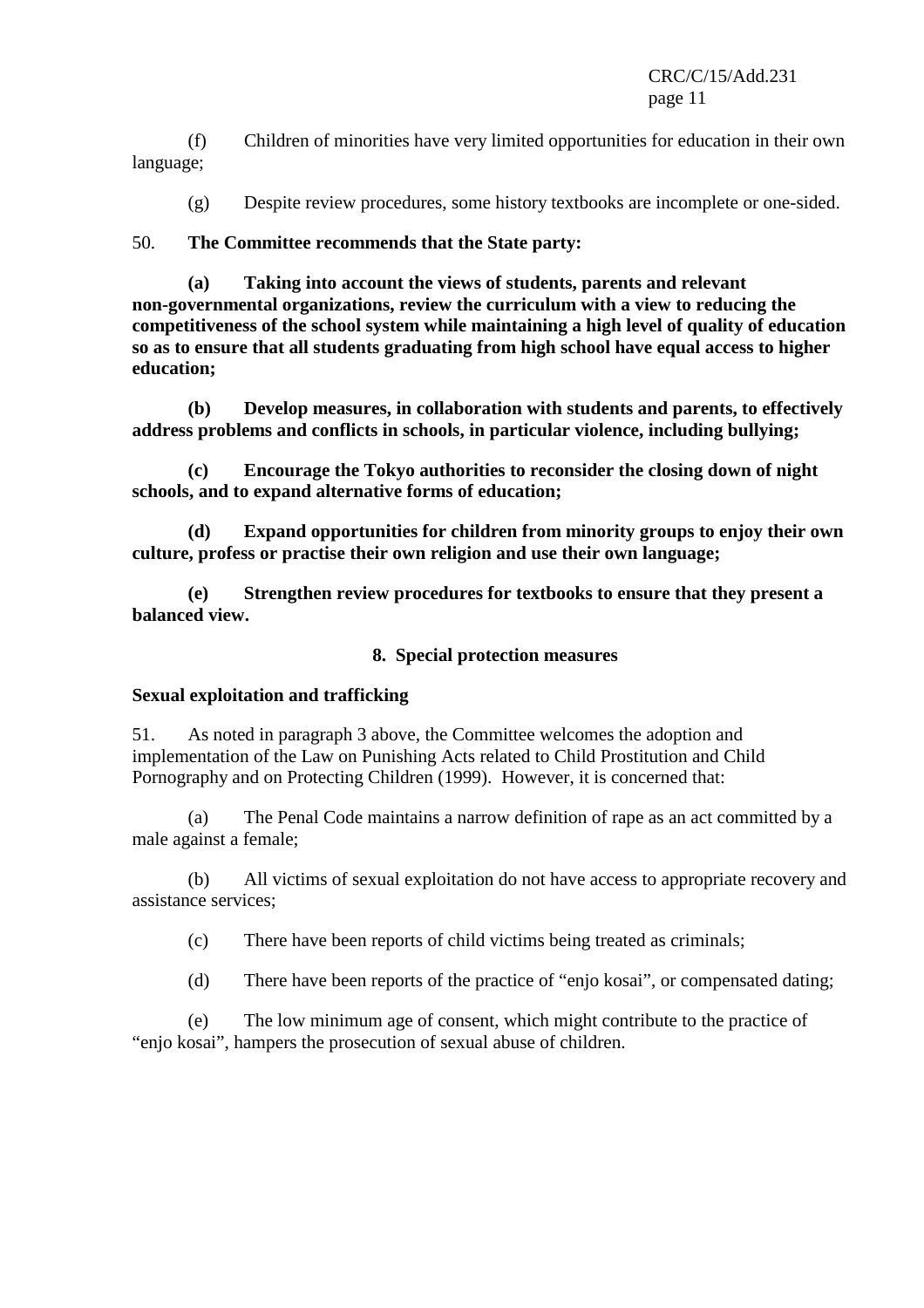52. **The Committee recommends that the State party:** 

 **(a) Amend legislation on sexual exploitation and abuse to ensure equal protection for boys and girls;** 

 **(b) Increase the number of trained professionals providing psychological counselling and other recovery services to victims at Child Guidance Centres;** 

 **(c) Train law enforcement officials, social workers and prosecutors on how to receive, monitor, investigate and prosecute complaints, in a child-sensitive manner;** 

 **(d) Develop preventive measures that target those soliciting and providing sexual services, such as materials on relevant legislation on the sexual abuse and exploitation of minors and education programmes, including programmes in schools on healthy lifestyles;** 

 **(e) Raise the minimum age of sexual consent.** 

# **Juvenile justice**

53. While noting that the State party has undertaken a reform of the juvenile justice law since the Committee's consideration of its initial report, it is concerned that many of the reforms were not in the spirit of the principles and provisions of the Convention and international standards on juvenile justice, in particular, with regard to the minimum age of criminal responsibility, which was lowered from 16 to 14 years, and pre-trial detention, which was increased from four to eight weeks. It is concerned that an increasing number of juveniles are tried as adults and sentenced to detention, and that juveniles may be sentenced to life imprisonment. Finally, the Committee is concerned at reports that children exhibiting problematic behaviour, such as frequenting places of dubious reputation, tend to be treated as juvenile offenders.

# 54. **The Committee recommends that the State party:**

 **(a) Ensure the full implementation of juvenile justice standards, in particular articles 37, 39 and 40 of the Convention, as well the United Nations Standard Minimum Rules for the Administration of Juvenile Justice (the Beijing Rules) and the United Nations Guidelines for the Prevention of Juvenile Delinquency (the Riyadh Guidelines), in light of the Committee's 1995 day of general discussion on the administration of juvenile justice;** 

 **(b) Amend legislation so as to abolish life imprisonment for juveniles;** 

 **(c) Strengthen and increase the use of alternatives to detention, including pre-trial detention, in order to ensure that deprivation of liberty is used only as a measure of last resort;** 

 **(d) Review the existing possibility for Family Courts to transfer a case against a child of 16 years or older to a criminal court for adults with a view to abolishing this practice;**